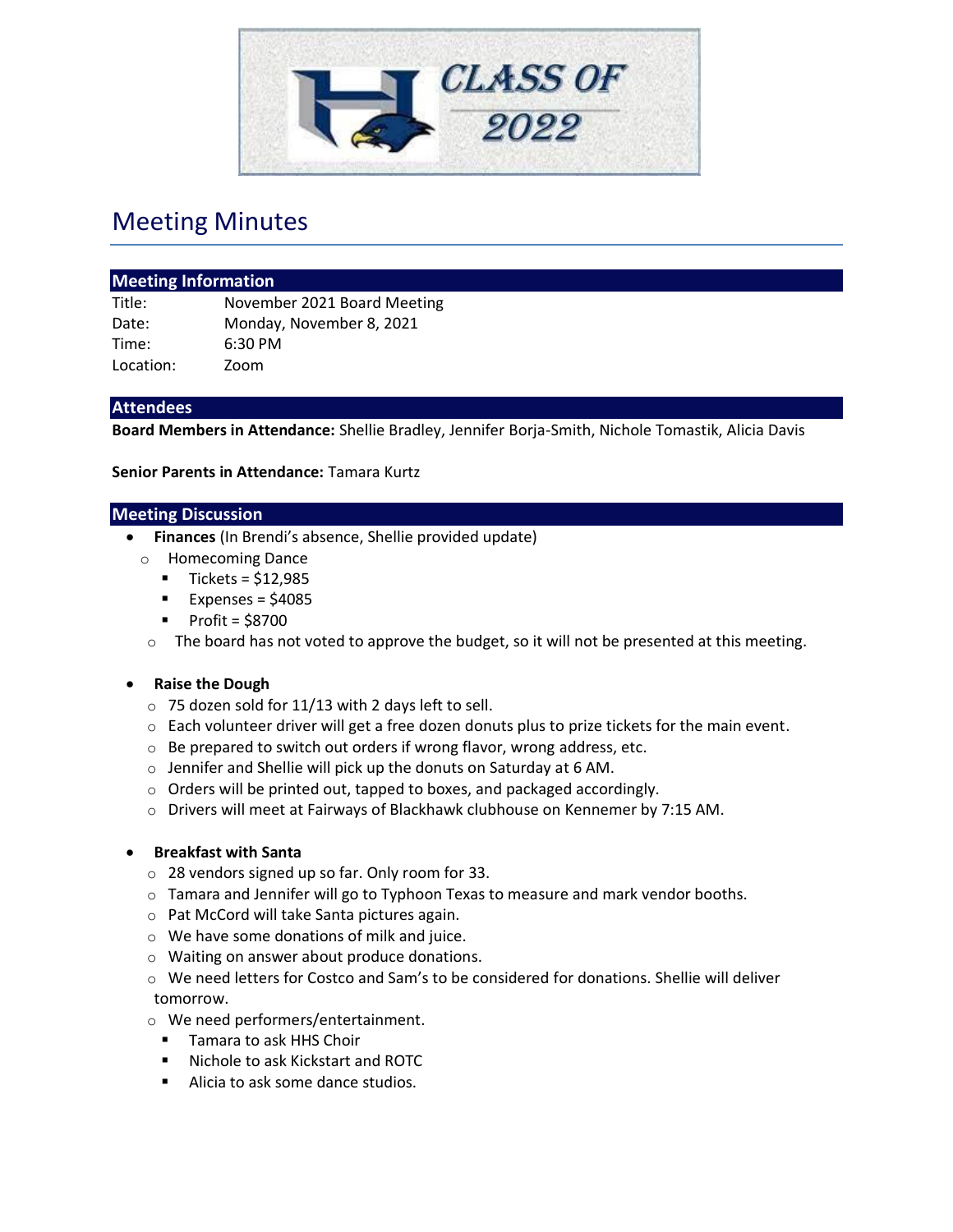- Shellie sent email to Dina Schaffer to find out if any Kelly Lane organizations could perform. Awaiting response.
- o Will need 2 squares for BWS (Front Entry and Bake Sale)
- o Jennifer requested that we bring 2-3 laptops to check registrations.
- o We need vendors to deliver items for Silent Auction.
- o Will use online silent auction site.
- o Kid's Corner will have 5 games and 3 crafts. Nichole needs to send prize/candy list to Shellie.
- o Cake walk will be at the side of the Kid's Corner.
- $\circ$  Ticket sales as of 11/8: 9 adult and 8 kids, 5 wristbands for games, and 7 reindeer raffles.
- o Backup Plan for Bad Weather
	- Cold Rent heaters
	- Rain move food into Ray's and Santa inside.
- o Will charge \$5 to get in after 2 PM to shop vendor booths.
- $\circ$  Per Tamara, day of event sales for Class of 2020's BWS were higher than presales.

#### • **Prom**

 $\circ$  Senior Celebration will encourage the seniors to host their own prom if they can, and we can help if needed.

#### • **Reverse Raffle Discussion**

- o Sr. Celebration Board has discussed doing a Reverse Raffle fundraiser.
- o Tamara said that they did if for PAYB and charged \$75 per person. She said that it was quicker to pull tickets manually than to do it online.
- o The board will discuss this further at the next meeting.

# **Additional Notes or Comments**

- Next Public Meeting: Monday, December 13 at 6:30 PM via Zoom
- January Public Meeting: Monday 1/10 or Tuesday 1/11 at 6:30 PM via Zoom.

## **Senior Celebration Board Members**

- President: Shellie Bradley
- Jennifer Borja-Smith Vice President
- Brendi Romick Treasurer
- Alicia Davis Secretary
- Nichole Tomastik Member At-large

## **HHS Senior Celebration Social Media**

[https://www.hawks-senior-celebration.com](https://www.hawks-senior-celebration.com/)

Like our Facebook page: [Hendrickson Senior Celebration](https://www.facebook.com/hawkseniorcelebration/)

Follow us on Twitter